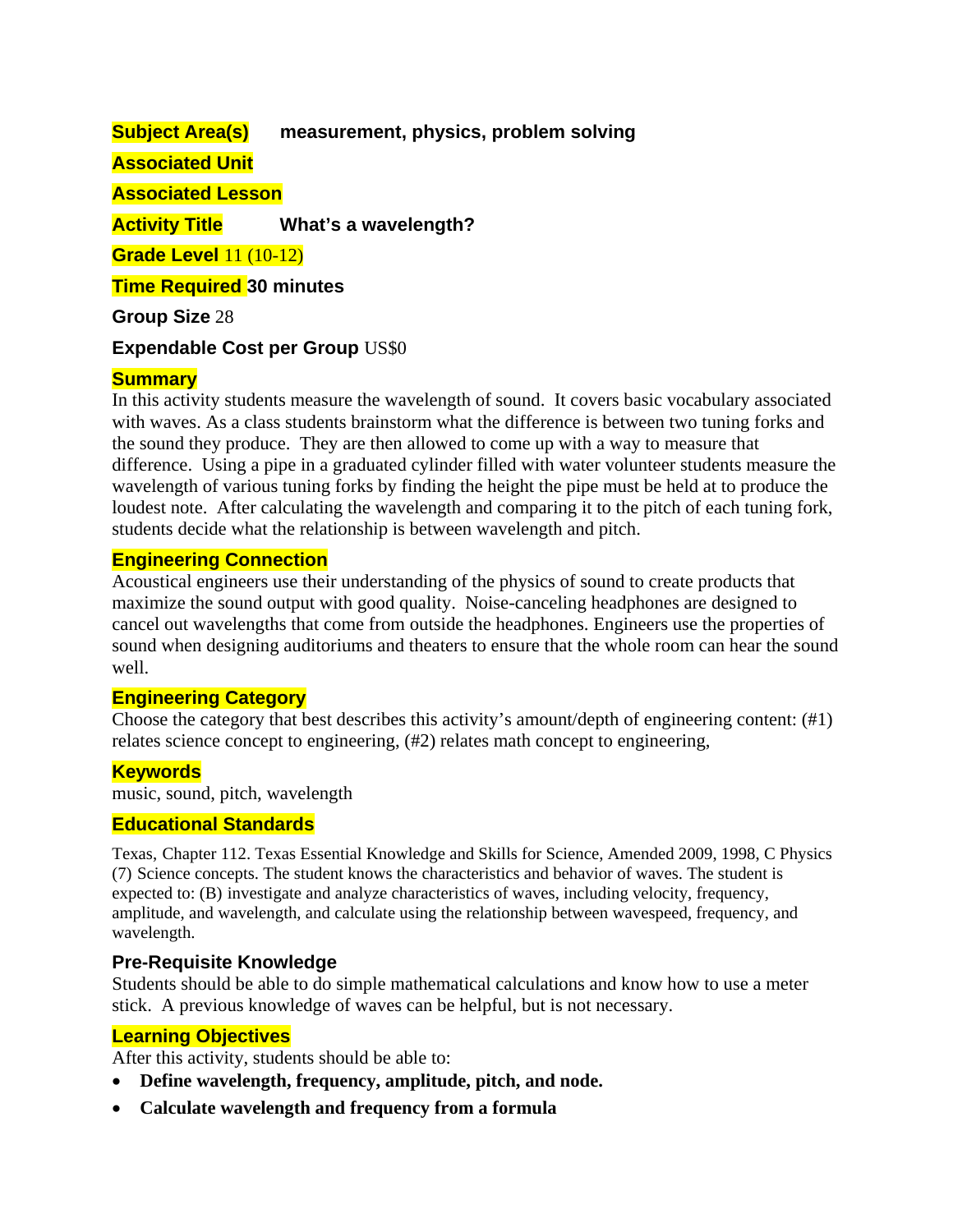• **Relate the wavelength to pitch and frequency** 

### **Materials List**

Each class needs:

- large  $(2 L)$  graduated cylinder
- 1 3cm diameter tube (glass or plastic) the length of the gradated cylinder
- 1 meter stick
- at least 2 tuning forks of different pitches

#### **Introduction / Motivation**

How do we measure sound? We use a volume knob to adjust how loud it is, but what is the difference between these two sounds? (Strike 2 different tuning forks and allow students to listen to each. Students should say one is higher than the other) What do you mean when you say a sound is higher or lower? (Wait for answers and incorporate them into the definition of pitch) What you mean when you say a sound is high is that it sounds to you like it has a high frequency. Pitch is your perception of the frequency of a sound. But what is frequency? Frequency is something we can measure. Frequency is how fast the sound is traveling. Which fork has a higher pitch or a faster frequency? The faster the frequency the higher we think the pitch sounds. (Reason with students until they say the larger tuning fork has the lower pitch and the lower frequency. Ask students if someone will draw a wave on the board. Then ask how you measure the frequency from what they have drawn. Draw a second wave with many more crests and troughs) Which wave has a greater frequency of repetitions? (Answer: the one you drew) Which would have the higher pitch? (Answer: the one you drew) So how do we measure the frequency of these two waves? How many times does each wave repeat? (possible answers: 4 & 8) We measure frequency in Hertz which is another way of saying reciprocal seconds which is a fancy way for saying 1/seconds. If I told you that it takes each of these waves 1 second to get from the left side of the drawing to the right side, how many times does each repeat per second? (possible answers:  $4 \& 8$ ) So the first wave has a frequency of  $4$  Hz and the second wave has a frequency of 8 Hz. But how do I measure how many repetitions this wave (strike the tuning fork) does in one second? It is going way faster than 4 Hz. Let's look back at our waves we have drawn up here. We can get more information from what we have drawn. How long is each wave? (Answer: same distance) So the length of the wave doesn't change the sound but what distances do change? (Answer: the distance between the peaks/valleys) We call those highest points crests and the lowest points troughs. The distance from one peak to one peak is called 1 wavelength. That distance is the same as the distance from one trough to one trough. What about the point in between the crest and the trough? Is the distance between two of those the same as well? (Answer: Yes) We call the point that is in between a node. The high point is positive and the low point is negative but the point in the middle is 0. So what can you tell me about the wavelength of each of these waves? (Answer: the  $1<sup>st</sup>$  one has a longer wavelength and the  $2<sup>nd</sup>$  has a shorter wavelength) So having a longer wavelength means that it will have a higher or lower pitch? Higher or lower frequency? (Answers: lower pitch lower frequency). Wavelength is inversely proportional to both pitch and frequency. We have a formula that relates wavelength to frequency using the speed of sound (Write  $c=\lambda v$ ). Here c is the speed of sound and for our purposes it will be the speed in air, 343 m/s because it will travel at different speeds in water or space. We use  $\lambda$  to represent wavelength and it is measured in meters and  $\nu$  is frequency which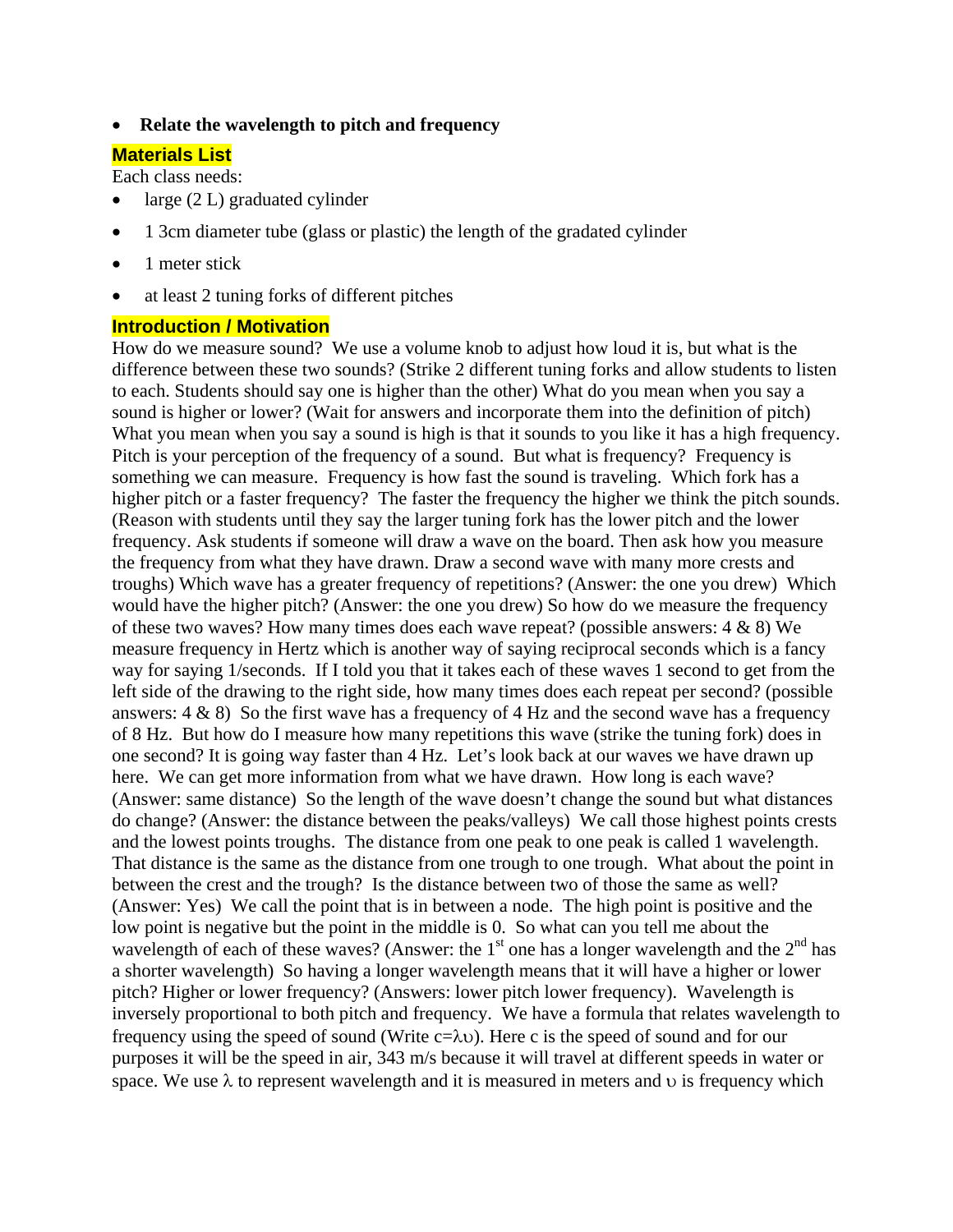is in 1/seconds. So is it possible to measure wavelength easier than it is to measure frequency? We are going to try and measure the wavelength of a few of these tuning forks today.

| Word       | <b>Definition</b>                                                                |  |  |  |  |
|------------|----------------------------------------------------------------------------------|--|--|--|--|
| wavelength | The distance over which the wave's shape repeats.                                |  |  |  |  |
| frequency  | The number of waves that pass a point per second.                                |  |  |  |  |
| amplitude  | The height of a wave measured from the origin perpendicular to the motion of the |  |  |  |  |
|            | wave.                                                                            |  |  |  |  |
| pitch      | The perceived frequency of a sound.                                              |  |  |  |  |
| node       | The point at which a wave has 0 amplitude.                                       |  |  |  |  |
| crest      | The point at which a wave has it's maximum amplitude.                            |  |  |  |  |
| trough     | The point at which a wave has it's minimum amplitude.                            |  |  |  |  |

# **Vocabulary / Definitions**

# **Procedure**

## **Background**

It is possible to measure the wavelength of sound using a tube closed at one end. By using a tube submerged in water you can adjust the length of the tube to match the frequency of the sound wave being measured. At the point at which the sound is the loudest the length of the tube above the water is ¼ the wavelength. As sound travels down the tube and back out nodes are created and to assure the crest of the wave is at the mouth of the tube you want to align the node at the bottom of the tube or the top of the water.

Wavelength  $= 4$  x the distance from the top of the water to the top of the tube

Frequency = speed of sound / wavelength

Speed of sound in air  $= 343$  meter/sec

## **Before the Activity**

- Place tube inside of graduated cylinder and fill with water
- Practice with different tuning forks to find which would be best to let the students test

## **With the Students**

- 1. Tell them the materials they have and show what happens when you strike the fork and hold it above the pipe.
- 2. Ask them how they would use this to find out more about the wavelength.
- 3. Get volunteers to come up and test their theories.
- 4. After discovering that at some height the pitch is the loudest tell them what they have discovered. The amplitude is largest and the sound is loudest when the distance from the water to the top of the pipe is  $\frac{1}{4}$  the wavelength. Have all students independently calculate the wavelength of the chose tuning fork. Once they have calculated the wavelength of the first have them try others.
- 5. Have them formulate opinions as to the relationship of pitch and wavelength and record that along with the calculations they have done.
- 6. Provide the formula to relate frequency and wavelength and have students convert each of the wavelengths they calculated to frequency
- 7. Provide a list of musical notes with their associated wavelengths and frequencies (from Notes List) and ask students to assign notes to each of the forks. Have them compare the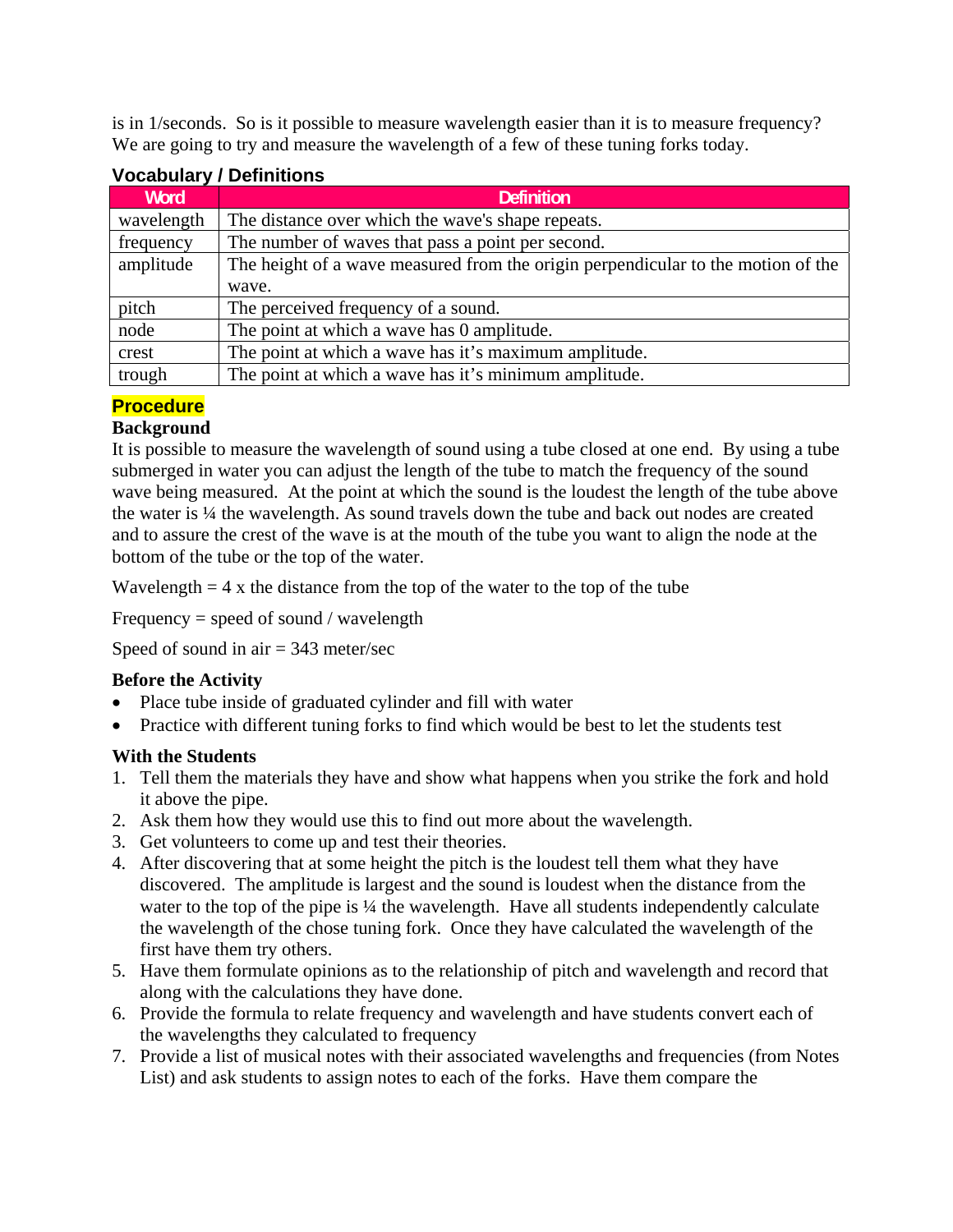"calculated" note to the actual note of the fork and comment on the results. Students should provide reasons if the notes do not agree.

- 8. Given a tuning fork with a specific note tell the students to predict the height at which the tube must be held and have a volunteer demonstrate when all students have finished calculating.
- 9. Redefine all keywords and reemphasize all important formulas.
- 10. Ask how they could use what they learned today. Have students offer as many applications as possible before suggesting real engineering concepts. Touch on familiar ways they see sound waves and wavelengths in their lives and how engineering brought those devices to them.

### **Attachments**

### **Notes List (xls)**

### **Safety Issues**

- If using glass graduated cylinder or tubing warn students to be delicate with them so they do not break.
- Only strike tuning forks with a rubber mallet or on the sole of a shoe

## **Troubleshooting Tips**

It is important to test all tuning forks before you start. Some will have frequencies too low and the students will not be able to hold the tube high enough. If students find multiple points at which the sound is louder discussion may turn to harmonics. If they find a multiple of the wavelength the calculations will give them the wrong result but you can remind those that are familiar with music that notes repeat on a scale.

### **Investigating Questions**

What instruments produce the highest/lowest notes? Why? How do you make a sound louder/softer/higher/lower?

### **Assessment**

#### **Pre-Activity Assessment**

Asking students questions to begin the activity determines prior knowledge

#### **Activity Embedded Assessment**

Since students provide the momentum of the lesson they should be providing answers to your questions throughout which are embedded in the lesson.

#### **Post-Activity Assessment**

The individual work they do during the lesson should be turned in so that you can see if they can do the calculations and form relationships between the concepts as well as define them

### **References**

Suits, B.H. Physics of Music – Notes. 8 Apr 2010. Physics Department, Michigan Technological University. 9 Apr 2010. http://www.phy.mtu.edu/~suits/notefreqs.html

### **Supporting Program**

### **GK-12 Program, College of Engineering University of Houston**

**Version: April 2010**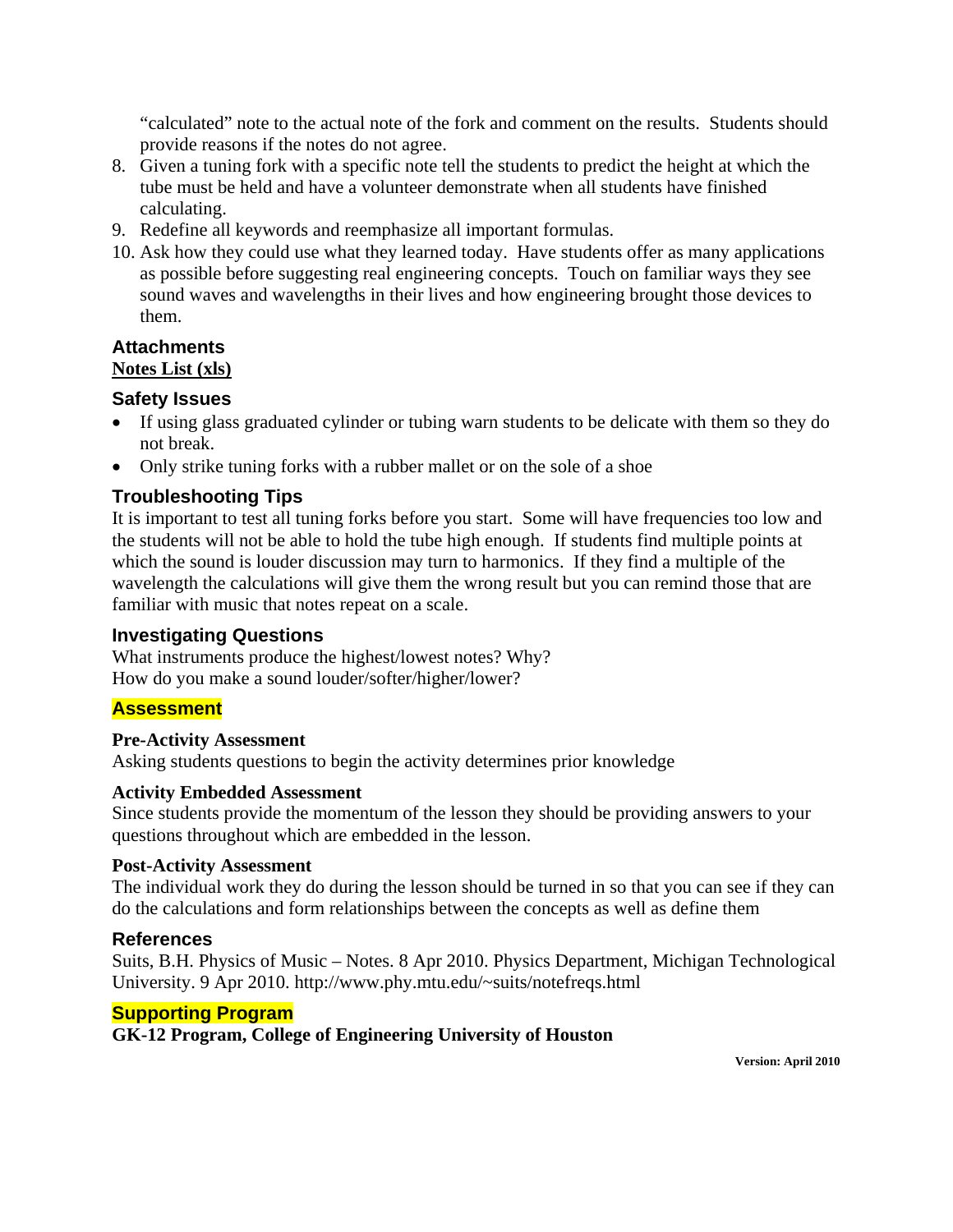| Note           | Frequency (H. Wavelength (cm) |      |  |
|----------------|-------------------------------|------|--|
| CO             | 16.35                         | 2100 |  |
| C#0/Db0        | 17.32                         | 1990 |  |
| D <sub>0</sub> | 18.35                         | 1870 |  |
| D#0/Eb0        | 19.45                         | 1770 |  |
| E <sub>0</sub> | 20.6                          | 1670 |  |
| F <sub>0</sub> | 21.83                         | 1580 |  |
| F#0/Gb0        | 23.12                         | 1490 |  |
| G <sub>0</sub> | 24.5                          | 1400 |  |
| G#0/Ab0        | 25.96                         | 1320 |  |
| A <sub>0</sub> | 27.5                          | 1250 |  |
| A#0/Bb0        | 29.14                         | 1180 |  |
| B <sub>0</sub> | 30.87                         | 1110 |  |
| C1             | 32.7                          | 1050 |  |
| C#1/Db1        | 34.65                         | 996  |  |
| D1             | 36.71                         | 940  |  |
| D#1/Eb1        | 38.89                         | 887  |  |
| E1             | 41.2                          | 837  |  |
| F1             | 43.65                         | 790  |  |
| F#1/Gb1        | 46.25                         | 746  |  |
| G <sub>1</sub> | 49                            | 704  |  |
| G#1/Ab1        | 51.91                         | 665  |  |
| A1             | 55                            | 627  |  |
| A#1/Bb1        | 58.27                         | 592  |  |
| B1             | 61.74                         | 559  |  |
| C <sub>2</sub> | 65.41                         | 527  |  |
| C#2/Db2        | 69.3                          | 498  |  |
| D <sub>2</sub> | 73.42                         | 470  |  |
| D#2/Eb2        | 77.78                         | 444  |  |
| E2             | 82.41                         | 419  |  |
| F2             | 87.31                         | 395  |  |
| F#2/Gb2        | 92.5                          | 373  |  |
| G <sub>2</sub> | 98                            | 352  |  |
| G#2/Ab2        | 103.83                        | 332  |  |
| A2             | 110                           | 314  |  |
| A#2/Bb2        | 116.54                        | 296  |  |
| B <sub>2</sub> | 123.47                        | 279  |  |
| C <sub>3</sub> | 130.81                        | 264  |  |
| C#3/Db3        | 138.59                        | 249  |  |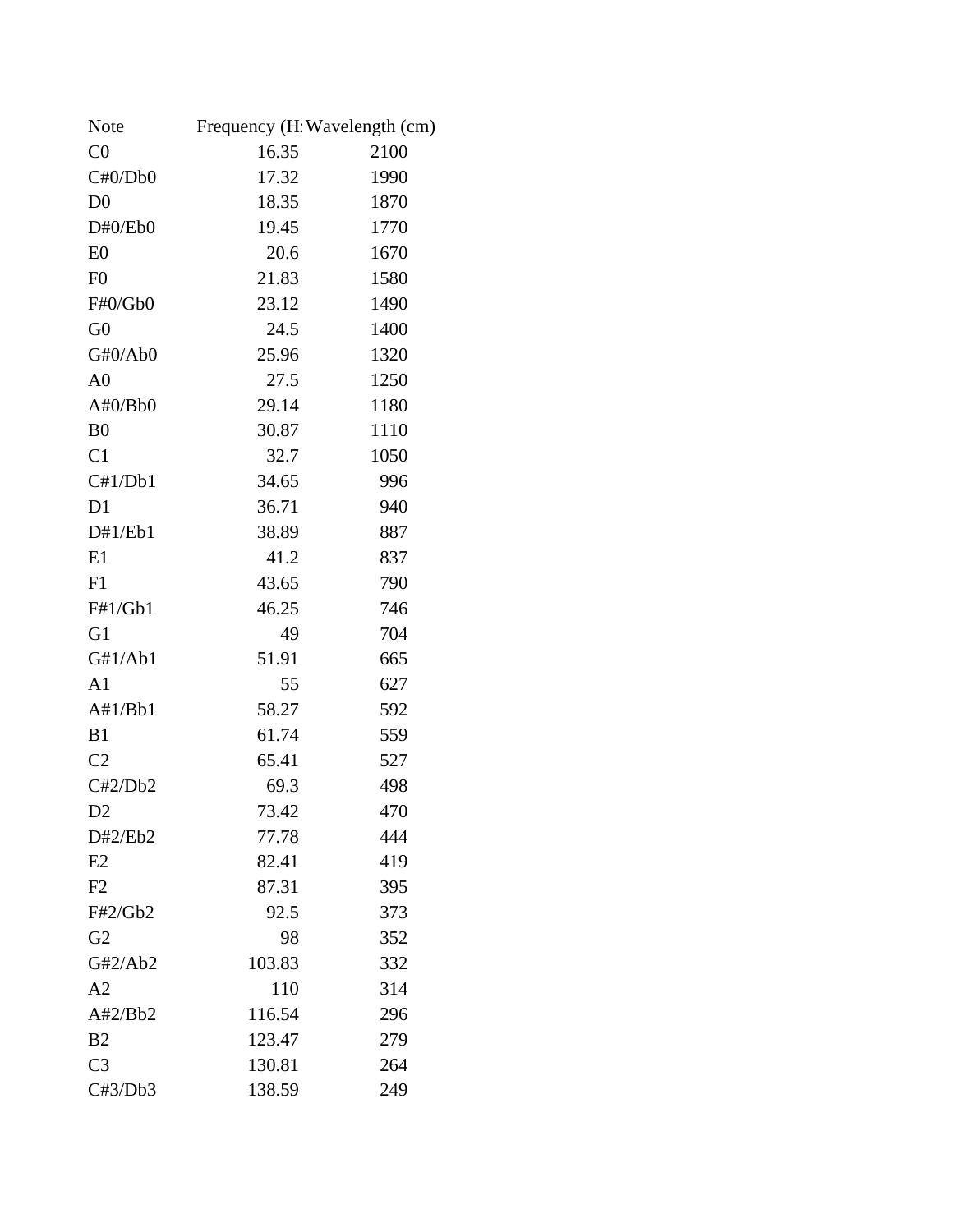| D <sub>3</sub> | 146.83  | 235  |
|----------------|---------|------|
| D#3/Eb3        | 155.56  | 222  |
| E <sub>3</sub> | 164.81  | 209  |
| F <sub>3</sub> | 174.61  | 198  |
| F#3/Gb3        | 185     | 186  |
| G <sub>3</sub> | 196     | 176  |
| G#3/Ab3        | 207.65  | 166  |
| A <sub>3</sub> | 220     | 157  |
| A#3/Bb3        | 233.08  | 148  |
| B <sub>3</sub> | 246.94  | 140  |
| C <sub>4</sub> | 261.63  | 132  |
| C#4/Db4        | 277.18  | 124  |
| D <sub>4</sub> | 293.66  | 117  |
| D#4/Eb4        | 311.13  | 111  |
| E4             | 329.63  | 105  |
| F4             | 349.23  | 98.8 |
| F#4/Gb4        | 369.99  | 93.2 |
| G <sub>4</sub> | 392     | 88   |
| G#4/Ab4        | 415.3   | 83.1 |
| A <sub>4</sub> | 440     | 78.4 |
| A#4/Bb4        | 466.16  | 74   |
| <b>B4</b>      | 493.88  | 69.9 |
| C <sub>5</sub> | 523.25  | 65.9 |
| C#5/Db5        | 554.37  | 62.2 |
| D <sub>5</sub> | 587.33  | 58.7 |
| D#5/Eb5        | 622.25  | 55.4 |
| E <sub>5</sub> | 659.26  | 52.3 |
| F <sub>5</sub> | 698.46  | 49.4 |
| F#5/Gb5        | 739.99  | 46.6 |
| G <sub>5</sub> | 783.99  | 44   |
| G#5/Ab5        | 830.61  | 41.5 |
| A <sub>5</sub> | 880     | 39.2 |
| A#5/Bb5        | 932.33  | 37   |
| B <sub>5</sub> | 987.77  | 34.9 |
| C <sub>6</sub> | 1046.5  | 33   |
| C#6/Db6        | 1108.73 | 31.1 |
| D <sub>6</sub> | 1174.66 | 29.4 |
| D#6/Eb6        | 1244.51 | 27.7 |
| E <sub>6</sub> | 1318.51 | 26.2 |